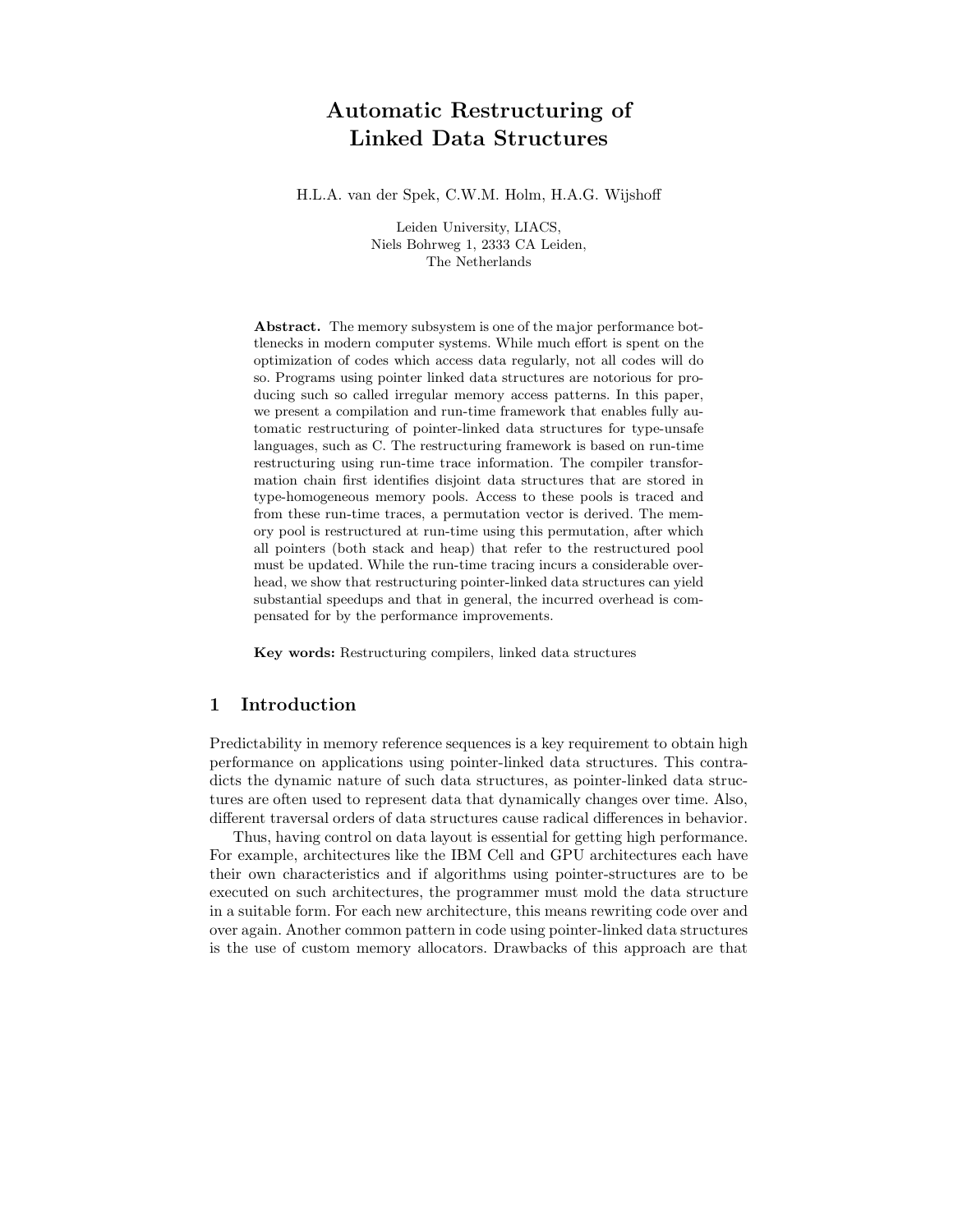such allocators must be implemented for various problem domains and they depend on the knowledge of the programmer, not on the actual behavior of the program. Our restructuring framework is a first step in the direction to liberate the programmer from having to deal with domain specific memory allocation and rewriting of data structures.

In this paper, we present a compiler transformation chain that determines a type-safe subset of the application and enables *run-time* restructuring of typesafe pointer-linked data structures. This transformation chain consists of typesafety analysis after which disjoint data structures can be allocated from separate memory pools. At run-time, accesses to the memory pools are traced temporarily, in order to gather actual memory access patterns. Next, from these access patterns, a permutation is generated which enables the memory pool to be reordered. Note that these traces are not fed back into a compiler, but are rather used to restructure data layout at run-time without any modification of the original application. Pointers in the heap and on the stack are rewritten if the target they are pointing to has been relocated. After restructuring, the program continues using a new data layout.

Restructuring of linked data structures cannot be performed unless a typesafe subset of an application is determined. This information is provided by Lattner and Adve's Data Structure Analysis (DSA), a conservative whole-program analysis reporting on the usage of data structures in applications [6, 8]. The analysis results of DSA can be used to segment disjoint data structures into different memory regions, the memory pools. Often, many memory pools turn out to be type-homogeneous, i.e. they store only data of a specific (structured) type. These kind of pools are our starting point.

For type-homogeneous pools, we have implemented structure splitting, similar to MPADS, the memory-pooling-assisted data splitting framework by Curial et al. This changes the physical layout of the structures, but logically they are still addressed in the same way. Structure splitting is not a strict requirement for restructuring, but it simplifies the implementation and results in higher performance after restructuring.

Tracing does have a significant impact on performance, so we allow that tracing can be disabled after optimizing access to a memory pool. The application itself does not need to be aware of this process at all. While in principle such a trace can also be used to modify the behavior of a memory allocator for the next execution of an application, we have not done so at this moment. It is important to note that tracing and restructuring all happen within a single run of an application.

In order to illustrate the need for restructuring, it is interesting to have a look at what could potentially be achieved by controlling data layout. For this, we used SPARK00, a benchmark set in which the initial data layout can be explicitly controlled. Figure 1 shows the potential speedups on an Intel Core 2 system (which is also used in the other experiments, together with its successor, the Core i7) if the data layout is such that the pointer traversals result in a sequential traversal of the main memory, compared to a layout that results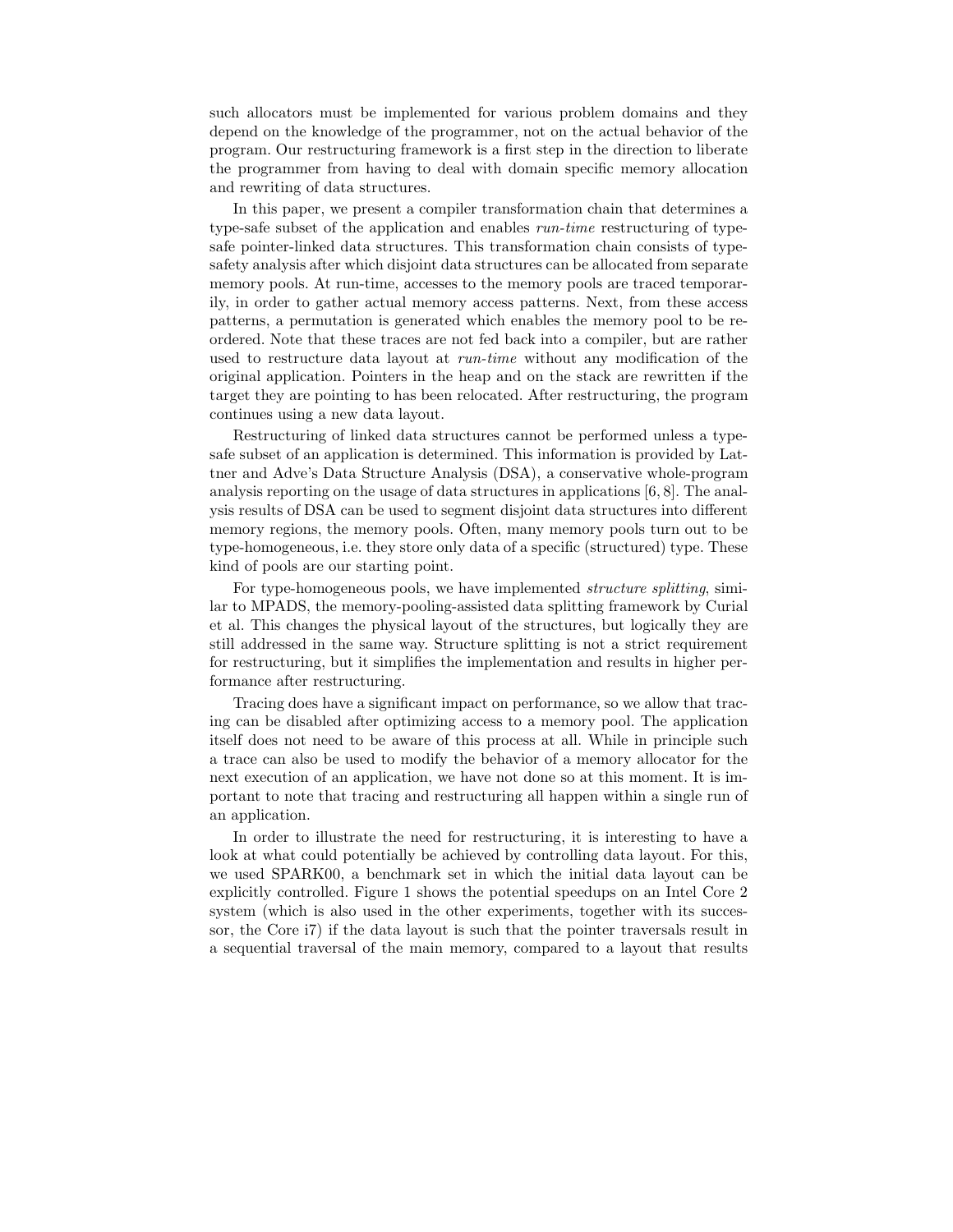in random memory references. This figure illustrates the potential for performance improvements if data layout could be optimized. Our framework intends to exploit this potential for performance improvements.



**Core 2 − Sequential vs. Random**

Fig. 1. Speedup when using data layout with sequential memory access vs. layout with random memory access.

In Section 2, our framework is discussed in detail. Section 3 contains the experimental evaluation of our framework. Restructuring pointer-linked data structures has great potential and in this paper considerable speedups are shown on the SPARK00 benchmarks. The challenge of SPARK00 lies in closing the performance gap between random access behavior and perfectly sequential access behavior. As such, it illustrates the potential, but it does not guarantee that such speedups will be obtained for any application. The overhead of tracing mechanism, which of course does not come for free, is discussed in Section 3.2. It is shown that the performance gains do compensate for this overhead within relatively few consecutive uses of the restructured data structure. Related work is discussed in Section 4. Future work and conclusions are given in Section 5.

# 2 Restructuring Pointer-linked Data Structures

In this section, the restructuring framework for pointer-linked data structures is described. First, the type-safety analysis pass we use is described along with pool allocation and structure splitting of data in such pools. We also describe how pointers to memory pools that live on the stack are tracked, so they can be rewritten at run-time. Next, the analysis of accesses to such pools is described. Using this analysis, tracing code is generated which traces accesses to pools at the field granularity, at run-time. Eventually, we describe how from these traces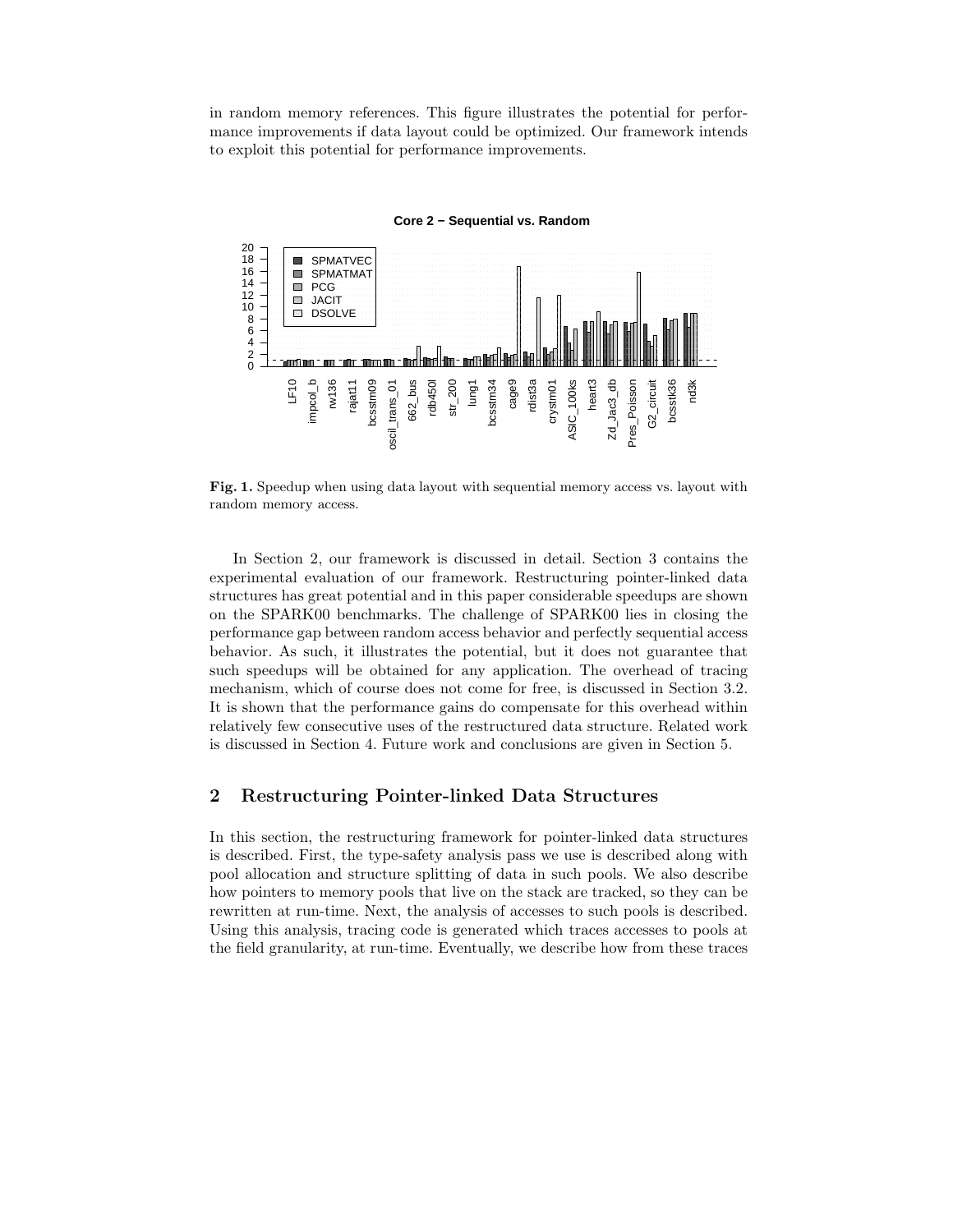a permutation vector is computed, which is used to reorder a pool and update all references to such pools.

#### 2.1 Data Structure Analysis and Pool Allocation

Lattner and Adve's Data Structure Analysis (DSA) is an efficient, interprocedural, context- and field-sensitive pointer analysis [5, 6, 8]. It is able to identify (conservatively) disjoint instances of data structures even if these data structures show an overlap in the functions that operate on them. The analysis can proceed even if information on the application is incomplete, which for example is the case if external libraries are used. DSA has been implemented in the LLVM compiler framework [7] which is especially designed to handle optimization throughout the entire lifetime of the application. Our optimizations are performed after linking the application, such that a full program view is available with the exception of calls to the standard C library.

```
int main( int argc, char **argv )
{
    ...
    MatrixPtr tmp = ReadMatrixPtrRow( matrixFile );
    MatrixPtr Matrix = MatrixToFormat ( tmp, format );
    ...
    for(i = 0; i <iterations; i++)
        MatrixMultiplyVec( Matrix, right, result );
    ...
}
```
Fig. 2. Code excerpt of main function of SPMATVEC.

DSA generates a data structure graph (DSGraph) for each function. This DSGraph describes the data structures taking into account the effects of the associated function and all its callees. Figure 2 shows a part of the main function of SPMATVEC, one of the benchmarks used in the evaluation of our method (see Section 3). Figure 3 shows the associated DSGraph. Information about the variables generated by the compilation to the LLVM bitcode (which uses an SSA representation) are not shown. The graph shows the two stack variables (specified by the S flag)  $\%tmp$  and  $\%Matrix$ , which both have their disjoint storage space on the stack. Hence the separate nodes. The  $MatrixFrame$  structure they are both pointing to is one node, indicating that the analysis cannot prove that they are pointing to disjoint structures. The MatrixFrame structure basically contains three pointers. These are the three arrays of pointers that point to the start of a row, the start of a column and the diagonal elements. The *MatrixElement* structure is the structure containing the matrix data. It has two self references, which are the two pointers used to traverse the matrix row- and column-wise.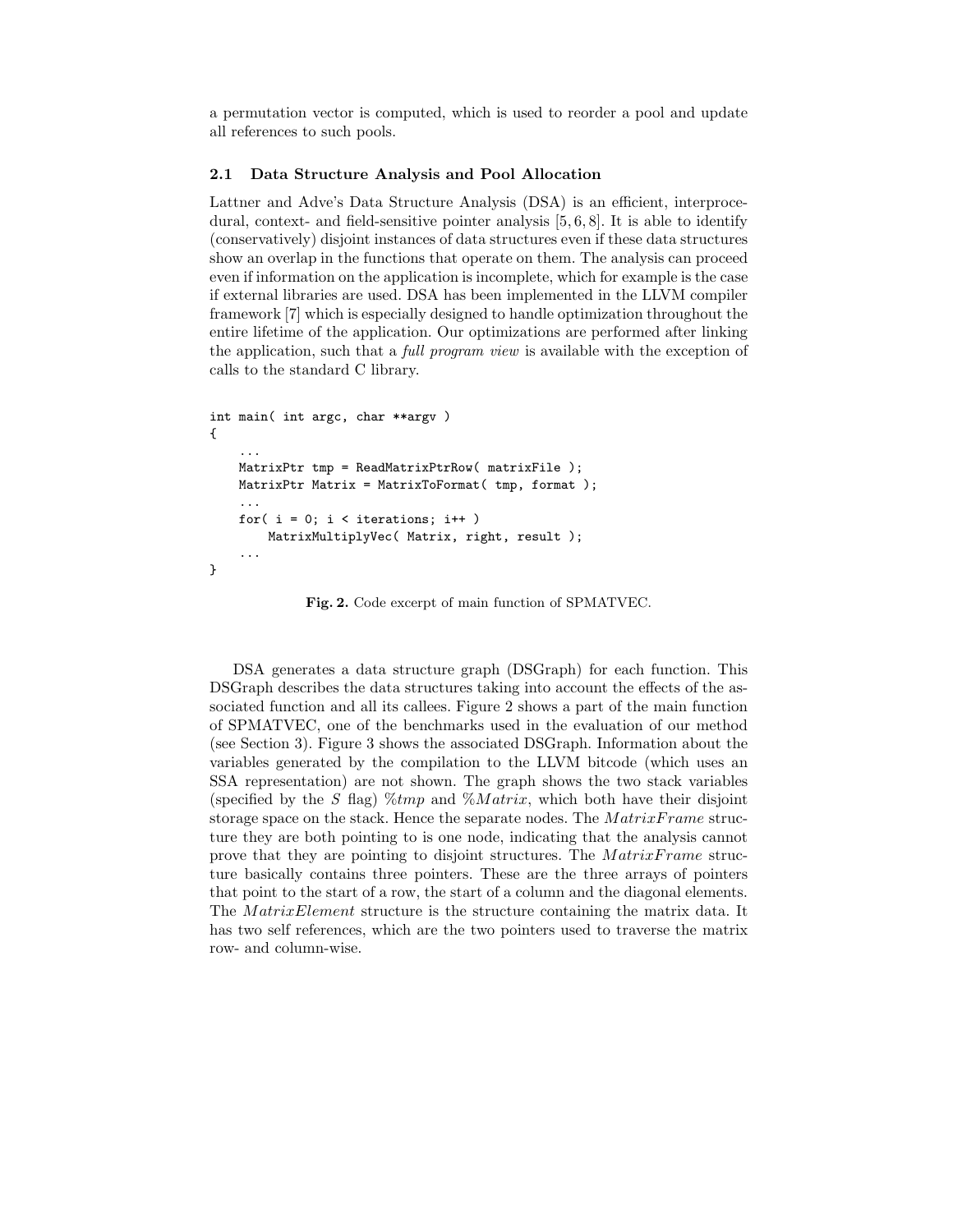

Fig. 3. DSGraph for main function of SPMATVEC benchmark.

Each of the nodes in the graph can utilize its own memory pool. If a node is type-homogeneous, its structures can be split and the contents of such a pool can be permuted at run-time. In this paper, restructuring will be done on the pool containing the MatrixElement structures.

The layout of structure elements in type-homogeneous pools can be remapped, as access to such pools can be described in terms of an object identifier and a field number. An obvious way to remap structure layout is to store structures grouped by field, which is called structure splitting. Conceptually, this converts an array of structures into a structure of arrays. Our implementation of structure splitting is similar to the MPADS framework of Curial et al. [2]. In addition, our implementation supports nested structures, by moving the fields from the nested structure into the outer structure. Nested arrays of structures are not supported. Any data access to a split pool can thus be viewed as access to an object identifier/field pair, even for nested structures.

Structure splitting effectively is nothing more than identifying access to a pool, and redefine the semantics of the computation of pointers into that specific pool. In LLVM, all address calculations are performed using the  $GetEle$ mentPtr instruction (further referred to as GEP instruction). As everything is transformed into unnested structures, all field accesses to a data structure element take the following form:

%reg = getelementptr %T\* %p, i32 0, i32 fieldNr Written in C, this is roughly equivalent to:  $\&(p+0)$ . *field*. Note that in LLVM,  $fieldNr$  must be a compile-time constant integer defining the field number. All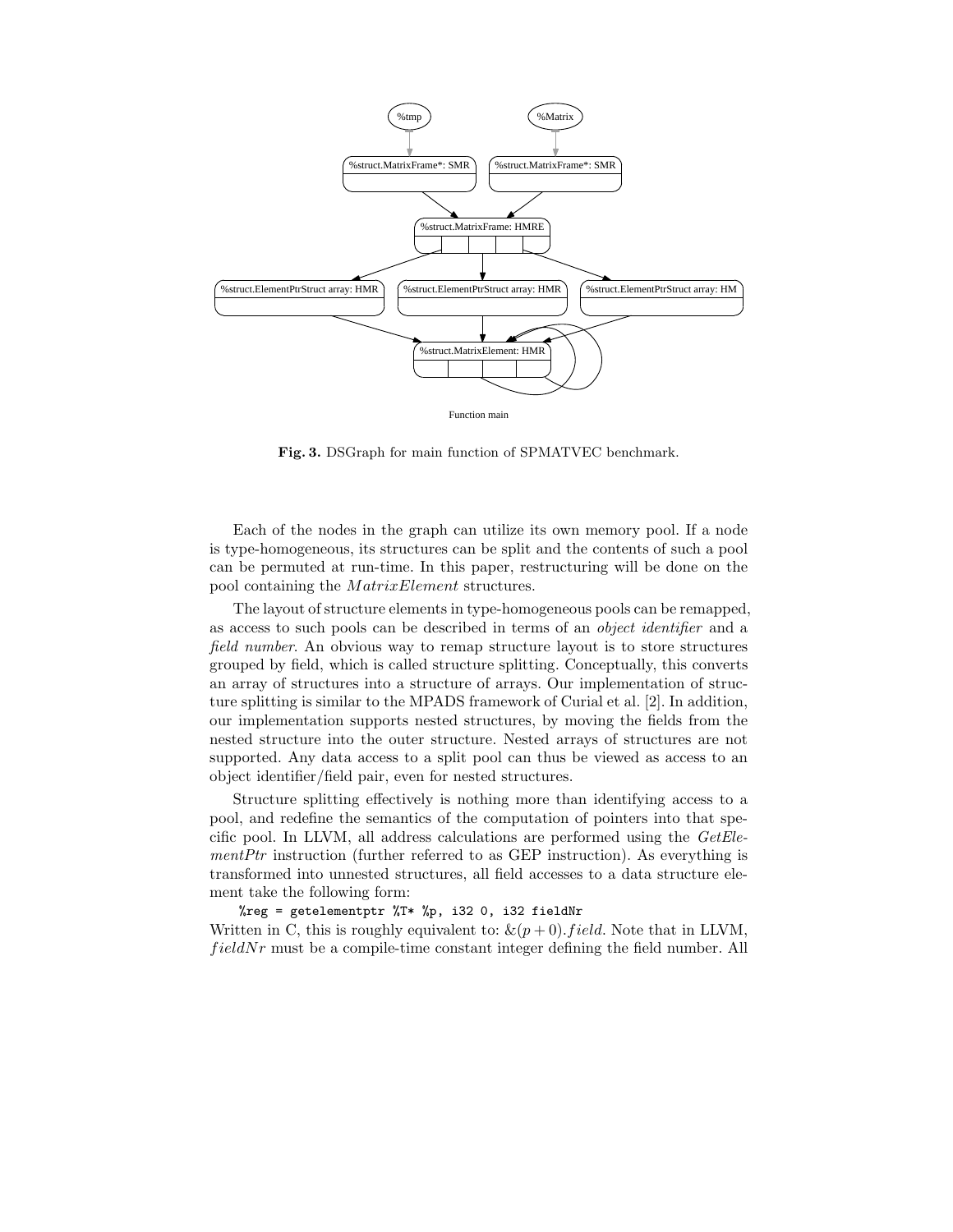GetElementPtr instructions that compute pointers into pools are registered and in a later pass, these instructions are transformed into explicit pointer computations according to the desired split layout.

#### 2.2 Pool Access Analysis

The LLVM representation itself does not reason in terms of pools and fields. Therefore a pool access analysis pass is needed which determines for each memory operation the following properties: the pool descriptor (a unique, per pool pointer to a structure defining the properties of the pool), the object identifier and the field. Consider the following LLVM code snippet:

```
; Load pElement->Real;
%tmp = load %struct.MatrixElement** %pElement, align 8
%tmp2 = getelementptr %struct.MatrixElement* %tmp, i32 0, i32 2
%tmp3 = load double* %tmp2, align 8 ; Pool access
```
 $tmp2$  is a pointer to a field of some object in a pool. When considering a load, the analysis first looks for the underlying object, which is defined by the first operand of the defining GEP instruction. For this underlying object, a mapping to its corresponding pool descriptor has been determined by the structure splitting analysis pass. The field is given by the last operand of the GEP instruction.

#### 2.3 Pointer Tracking

The fact that we actually permute the actual data layout of memory pools at run-time implies that all references to such a pool must be kept track of. For pointers stored in the heap connectivity information is provided by DSA. This connectivity information is made available to the run-time environment, and thus all references to a pool on the heap can be identified. For pointers stored on the stack the location of these pointers in memory must be known in order to update these pointers when their target has been relocated. This is done by generating code at compile-time that registers all pointers to pools on the stack to the run-time. After restructuring, all references on the stack are known and can be updated.

#### 2.4 GetElementPtr Instruction Rewriting

The regular LLVM code generation backend is not aware of any alternative data layout mappings. Therefore, any address calculations must be transformed into explicit pointer arithmetic. All GEP instructions that generate pointers to pools are now remapped such that the split layout is used.

Pointers that reside on the heap and that point to objects (not to their fields) in split pools are stored as object identifiers to make the representation position independent. Object pointers that reside on the stack are stored as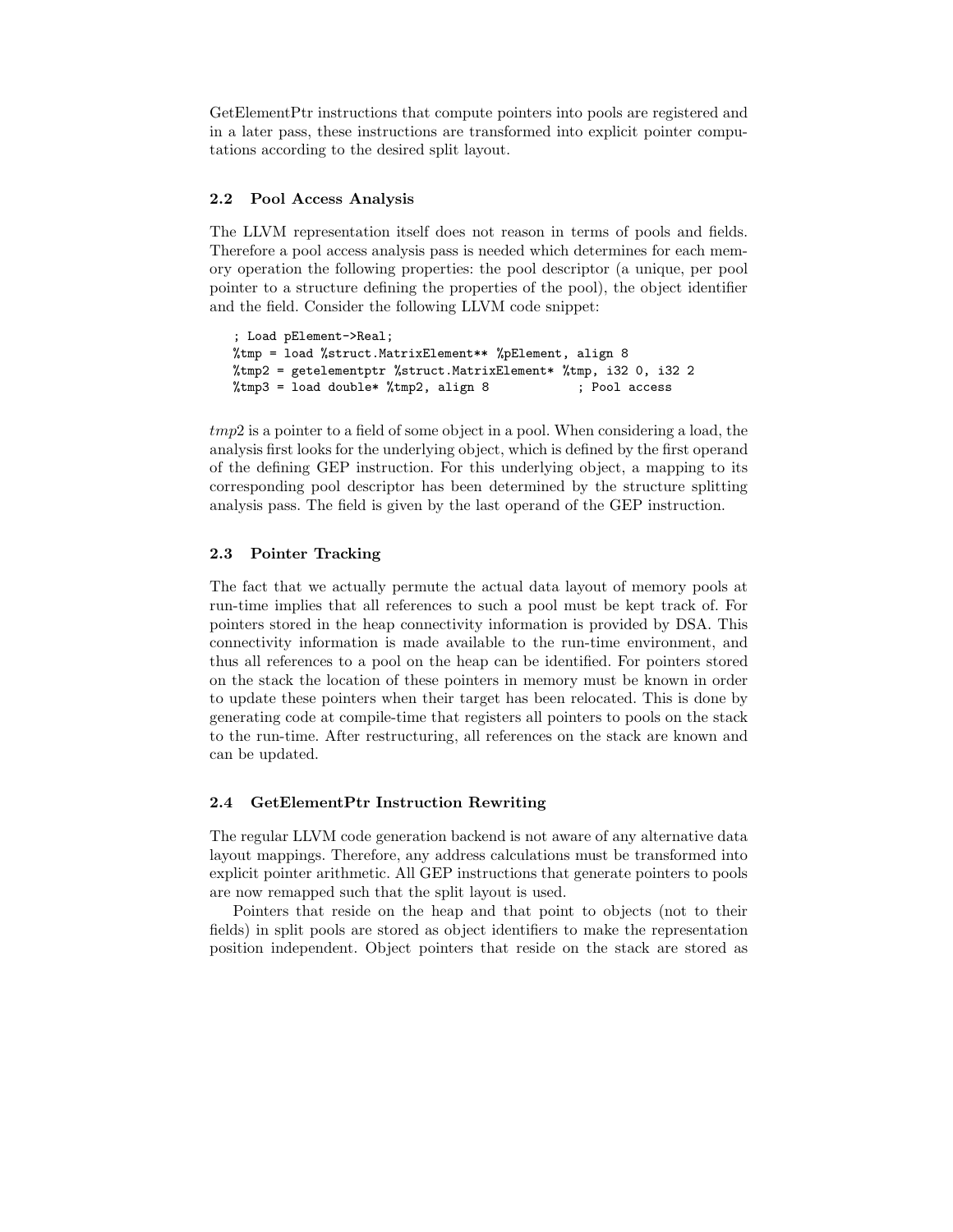regular pointers, and so are derived pointers (pointers to fields) on the stack. Due to the properties of DSA, no derived pointers exist on the heap.

Pointers that need to be stored as object identifiers are converted to object identifiers before they are stored to the heap as follows:  $objid = \frac{(objaddr-pool\_base)}{sizeof(firstfield)}$ sizeof(firstfield) Whenever such a pointer is load from memory, it is directly converted back to a regular pointer:  $objaddr = pool base + objid \times sizeof(firstfield)$ 

#### 2.5 Memory Access Tracing

In order to restructure a memory pool a permutation must be supplied to the restructuring run-time. The pool access analysis pass provides the information about all memory references and these memory references can all be traced. Traces are generated per pool, per field. For each pool/field combination, this results in a trace of object identifiers. From any of these traces, a permutation vector can be derived which can be used to permute a pool. The permutation vector is currently computed by scanning the trace sequentially and appending the object identifiers encountered to the vector, avoiding duplicates.

Tracing does not come for free and therefore tracing should be avoided if it is not necessary. For the evaluation of our restructuring method we choose to trace the first execution of a specified function (compiler option), restructure using this trace and then disable tracing. In a future implementation, this will be dynamic and tracing could be triggered if a decrease in performance is detected (for example by using hardware counters).

#### 2.6 Run-time Pool Restructuring

The memory tracing mechanism for which code is generated produces per pool, per field traces at run-time, if tracing is enabled. Using these traces, a permutation vector can be generated according which is used to remap all allocated elements in a pool. This remapping consists of rewriting the pool that must be restructured, updating all referring pools such that all fields containing pointers to the restructured pool are updated, and updating all pointers (both to the objects as well as fields of objects) to the restructured pool. There are no pointers from other pools to fields of a restructured object. This is a result of the type-safety properties required by Data Structure Analysis.

During restructuring, each element of each field is copied to a newly allocated memory space to the position indicated by the permutation vector. Next, all pointer fields of all referring pools (including self references) are updated using the permutation vector. In Figure 3, if the pool for MatrixElement would be restructured, two self-referring fields have to be rewritten as well as three fields from other pools. Finally, all pointers on the stack that have been registered by the pointer tracking mechanism are updated as well.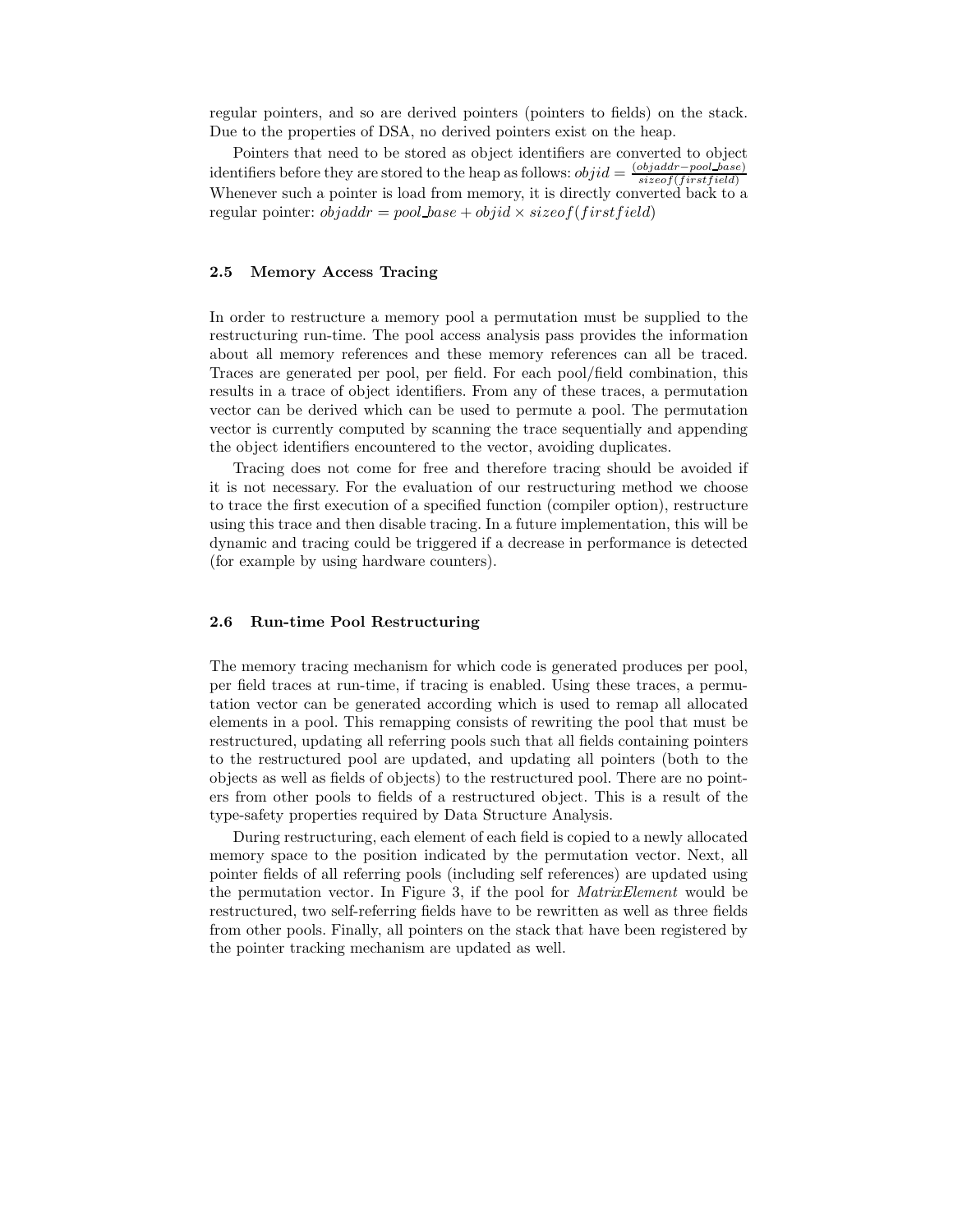## 3 Experiments

The challenge of a restructuring compiler is to generate code that will automatically restructure data, either at compile- or run-time in order to achieve performance that matches the performance when an optimal layout would be used. In the introduction the potential of restructuring was shown by comparing execution of the benchmarks using explicitly defined data layouts. In the experiments here, we ideally want to obtain similar performance gains, but then by automatic restructuring of data layout of the used pointer-linked data structures.

We use the benchmark set SPARK00 which contains pointer benchmarks whose layout can be controlled precisely [13]. The pointer-based benchmarks used are: SPMATVEC (sparse matrix times vector), SPMATMAT (sparse matrix times matrix), DSOLVE (direct solver using forward and backward substitution), PCG (preconditioned conjugate gradient) and JACIT (Jacobi iteration).

These benchmarks store their matrix using orthogonal linked lists (elements are linked row-wise and column-wise). All of them traverse the matrix row-wise, except DSOLVE, which traverses the lower triangle row-wise and the upper triangle column-wise.

For all benchmarks, one iteration of the kernel is traced, after which the data layout is restructured. After this, tracing is disabled. This all happens at run-time, without any hand-modification the application itself.

The experiments have been run on two platforms. The first is the Intel Core 2 platform, an Intel Xeon E5420 2.5 GHz processor with 32  $GiB$  of main memory, running Debian 4.0. The other system is an Intel Core i7 920 based system with 6 GiB of main memory.

#### 3.1 The Effect of Restructuring

As shown in the introduction, being able to switch to an alternative data layout can be very beneficial. We applied our restructuring transformations to the SPARK00 benchmarks and show that in ideal cases, speedups exceeding 20 are possible by regularizing memory reference streams in combination with structure splitting. Of course, the run-time introduces a considerable amount of overhead and is a constant component in our benchmarks. We will consider this overhead separately in Section 3.2 to allow a better comparison between the different data sets.

Figure  $4(a)$  and  $4(b)$  show the results of restructuring on the pointer-based SPARK00 benchmarks (except DSOLVE, which is treated separately), if the initial data layout causes random memory access, on the Intel Core 2 and Core i7, respectively. The data set size increases from left to right. As shown in previous work [13], optimizing data layout of smaller data sets is not expected to improve performance that much and this fact is reflected in the results. On both architectures, restructuring had no significant effect for data sets fitting into L1 cache. These sets have not been included in the figures. For sets fitting in the L2 and L3 cache levels, speedups of  $1 - 6 \times$  are observed. The Core i7 has a 8 MiB L3 cache, whereas the Core 2 only has two cache levels. This explains the difference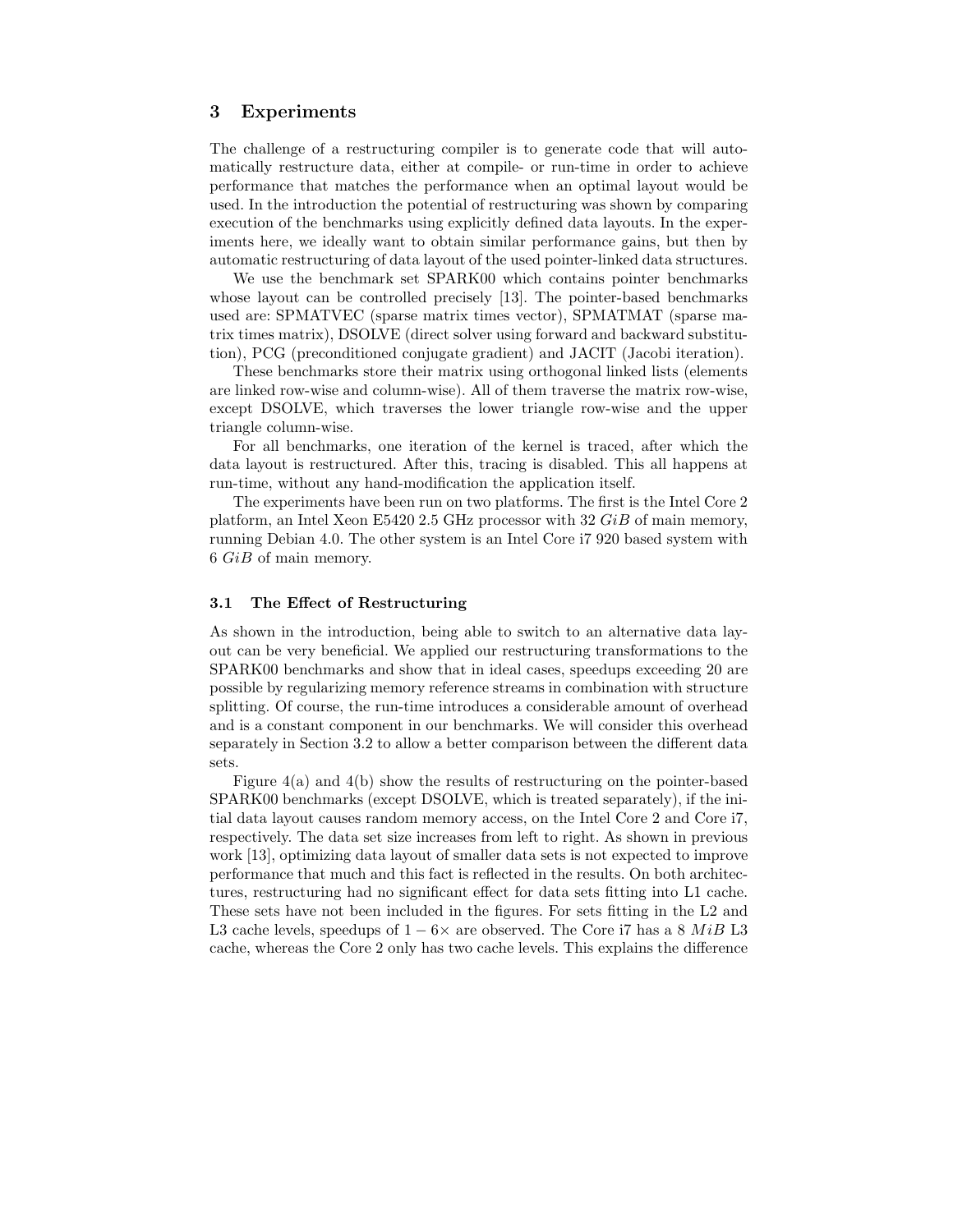in behavior for the matrix Sandia/ASIC 100ks, which shows higher speedups for the Core 2 for most benchmarks. However, it turns out that the Core i7 runs almost  $3\times$  faster when no optimizations are applied on SPMATVEC for this data set. Therefore, restructuring is certainly effective on this dataset, but the greatest benefit is obtained when using data sets that do not fit in the caches.



(a) Intel Core 2



**Speedups using restructuring, initially random memory access − Intel Core i7**

Fig. 4. Speedups obtained using restructuring on the SPARK00 benchmarks. The initial data layout is random.

An interesting case is DSOLVE, in which the lower triangle of the matrix is traversed row-wise, but the upper triangle is traversed column-wise. As the available data layouts of the matrices are row-wise sequential (CSR), column-wise sequential (CSC) or random (RND), none of these orders matches the traversal order used by DSOLVE. Figure 5(a) and 5(b) shows the results for DSOLVE using the different memory layouts on the Core 2 and Core i7, respectively.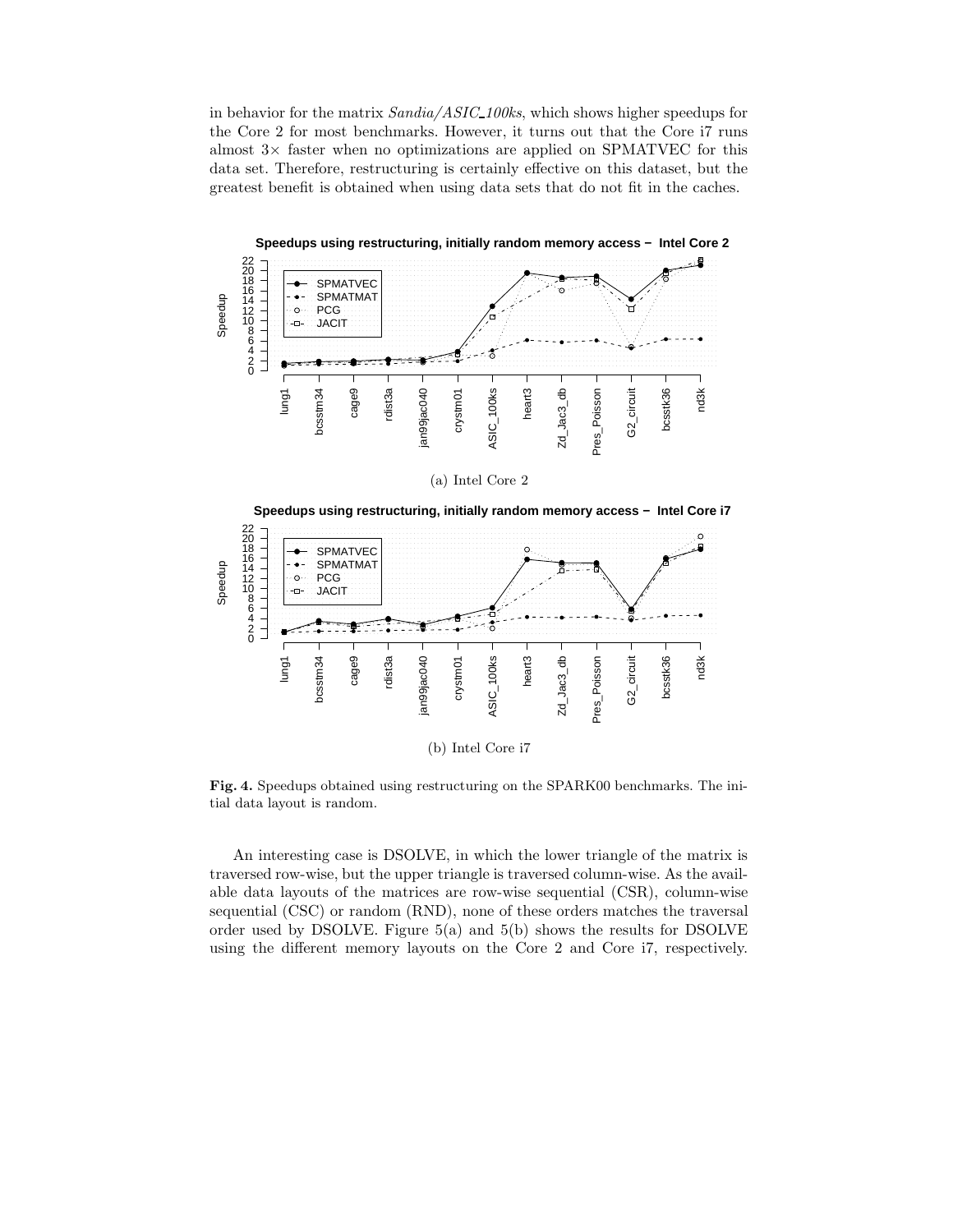**DSOLVE using restructuring**



Fig. 5. Speedups obtained using restructuring on DSOLVE for all different initial layouts. Input data sets are ordered by size (after LU-factorization).

The matrices are ordered differently than in the other figures, as DSOLVE uses LU-factorized matrices as its input, which have different sizes depending on the number of fill-ins generated during factorization. The matrices have been ordered from small to large.

For the lung1 dataset, a decrease in performance is observed, but for the larger datasets, restructuring becomes beneficial again. Speedups of over  $6\times$ are observed for the Core i7, using CSC (column-wise traversal would yield a sequential memory access pattern) as initial data layout. In principle, the RND (initial traversal yields a random memory reference sequence) data set could achieve much higher speedups if after restructuring the best layout is chosen. Currently, this is not the case for DSOLVE and we attribute this to the very simple permutation vector generation algorithm that we use (see Section 2.5). Generation of permutation vectors from traces will be improved in future versions of the framework.

#### 3.2 Tracing- and Restructuring Overhead

Our framework uses tracing to generate a permutation vector that is used to rewrite the memory pool. Traces are kept for each field of a pool and one of these traces is used for restructuring. Currently, the trace to be used is specified as a compiler option, but this could potentially be extended to a system that autonomously selects an appropriate trace. This will be addressed in a forthcoming paper.

Tracing and the subsequent restructuring step have an impact on the performance. One cannot simply trace everything all the time as the system will run out of memory very quickly. In the benchmarks, we choose to only trace the first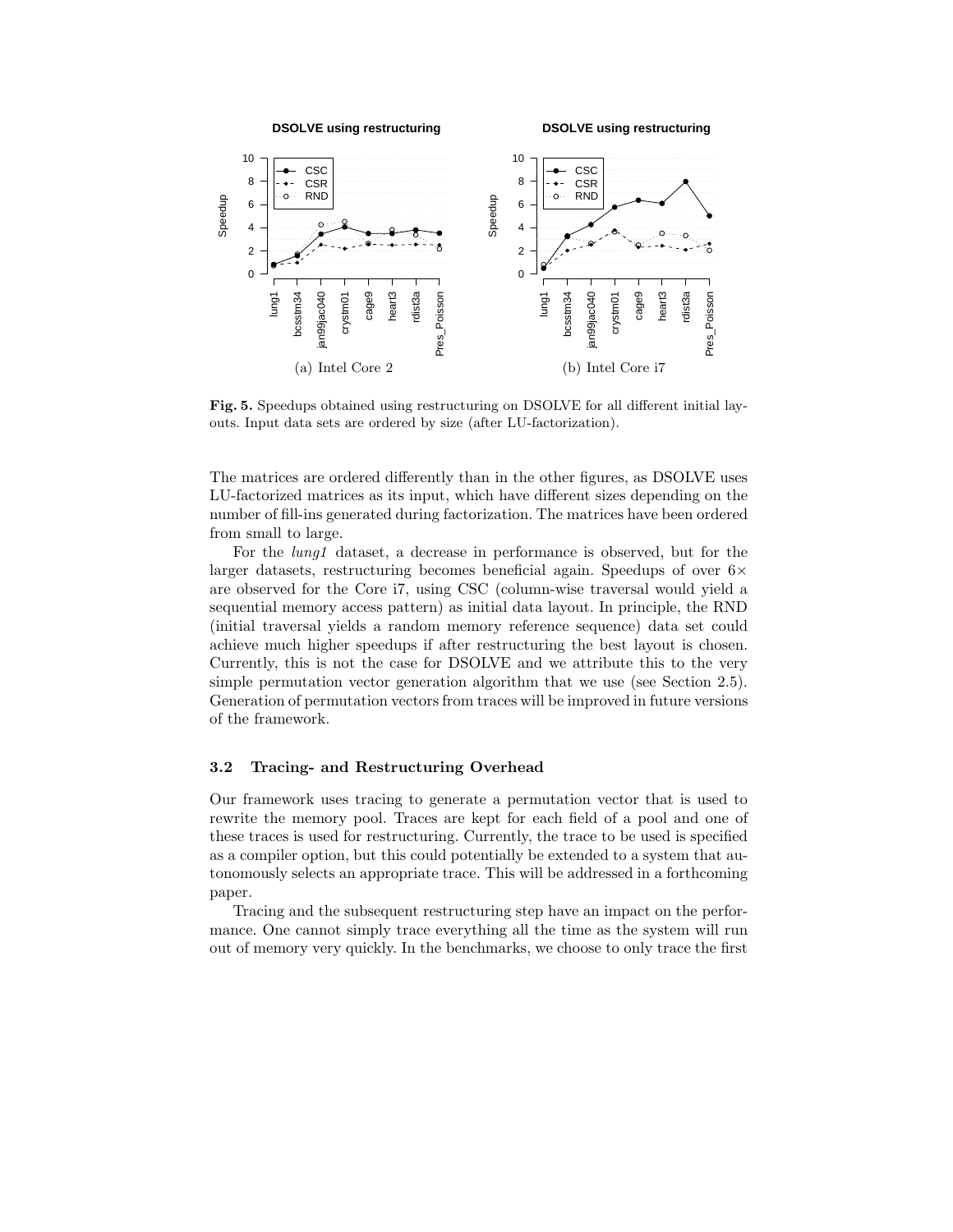iteration of the execution of the kernel. In order to minimize the overhead of the tracing, the trace will only contain object identifiers, as described in Section 2.5. So for instance, if a linked list contains a floating point field and this list is summed using a list traversal, then both the pointer field and the floating point field are traced, there is an overhead of 2 trace entries per node visited. In our experiments, the structure operated on is 32 bytes and tracing above mentioned traversal would add 16 bytes per node extra storage requirements when using 64-bit object identifiers. Using 32-bit objects identifiers, this would be reduced to 8 bytes. Subsequently, the memory pool is restructured using the information of the trace which relates to the field that contains the floating point values of the linked list nodes.

The overhead of the tracing and restructuring has been estimated by running a single iteration of each kernel with and without tracing and restructuring enabled, using a data layout causing random memory access. Figure 6 shows



Fig. 6. Execution times with and without restructuring. The break-even points are marked with a dot.

the interpolated execution times of the benchmark PCG, both with and without restructuring for the Core 2 and Core i7 architectures. The initial data layout produces random memory access behavior of the application, which is eliminated after the first iteration when tracing and restructuring is used. After the first it-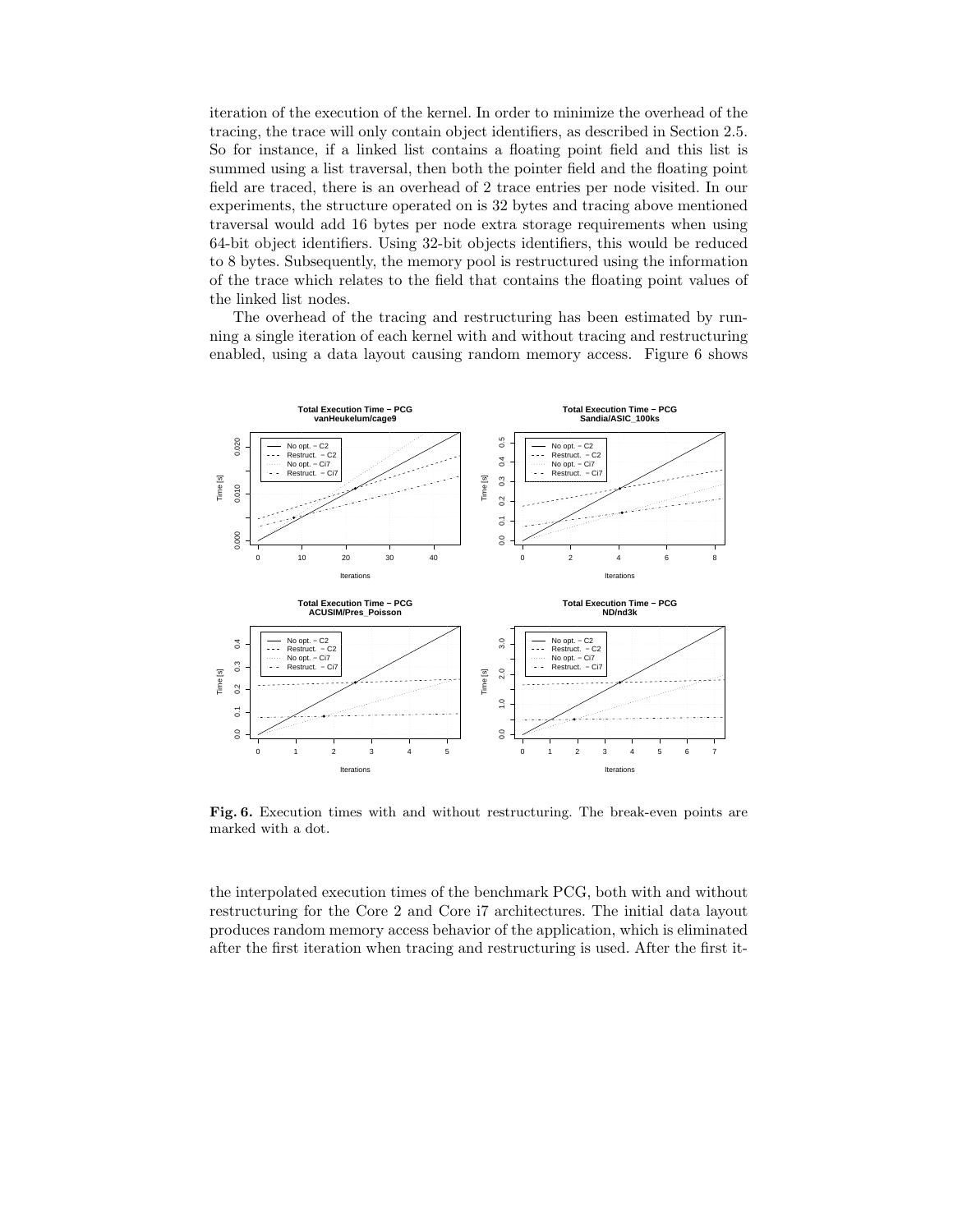|                        |                |     | $spmatvec$ sp $matmat$                            |           | pcq            |     | jacit          |               | dsolve |     |
|------------------------|----------------|-----|---------------------------------------------------|-----------|----------------|-----|----------------|---------------|--------|-----|
| Matrix                 | C <sub>2</sub> | Ci7 | C2                                                | Ci7       | C <sub>2</sub> | Ci7 | C <sub>2</sub> | Ci7           | C2     | Ci7 |
| $\text{lung}1$         |                |     | 42.1 51.8 113.9 58.3 388.5 31.5 98.8 55.4 N/A N/A |           |                |     |                |               |        |     |
| bcsstm34               | 24.3 6.2       |     | 53.6                                              | 29.5 22.7 |                | 5.6 | 27.2 6.7       |               | 19.8   | 4.0 |
| cage9                  | 21.0 8.1       |     | 44.3                                              | 26.122.1  |                | 8.1 |                | 28.6 10.3 2.9 |        | 2.0 |
| rdist3a                | 17.9 5.6       |     | 39.5                                              | 21.1117.7 |                | 5.2 |                |               | 3.2    | 2.1 |
| jan99jac040            | 16.08.0        |     | 16.3                                              |           | 15.3 17.8      | 8.2 |                |               | 1.1    | 1.3 |
| crvstm01               | 8.3            | 4.9 | 17.1                                              | 17.0 9.1  |                | 4.9 | 10.8 5.8       |               | 2.2    | 1.8 |
| ASIC 100ks             | 2.3            | 3.9 | 4.4                                               | 5.0       | 4.0            | 4.1 | 2.4            | 4.4           |        |     |
| heart3                 | 2.4            | 1.7 | 4.6                                               | 4.8       | 2.4            | 1.5 |                |               | 3.1    | 2.2 |
| Zd_Jac3_db             | 2.5            | 1.6 | 4.6                                               | 4.8       | 2.6            | 1.7 | 2.6            | 1.9           |        | ۳   |
| Pres_Poisson 2.6       |                | 1.7 | 4.7                                               | 5.0       | 2.6            | 1.7 | 2.7            | 2.0           | 3.8    | 3.0 |
| G <sub>2</sub> circuit | 2.6            | 4.7 | 4.6                                               | 4.7       | 5.0            | 5.1 | 2.6            | 5.7           |        |     |
| bcsstk36               | 3.0            | 1.7 | 5.1                                               | 5.0       | 3.1            | 1.8 | 3.1            | 2.0           |        |     |
| nd3k                   | 3.5            | 1.9 | 5.4                                               | 5.2       | 3.5            | 1.9 | 3.6            | 2.1           |        |     |

Table 1. Number of iterations for the break-even points when tracing and restructuring is enabled, when using an initial random data layout. The matrices are ordered by increasing size. The lower part of the table contains the larger data sets, which do not fit in the caches. DSOLVE performs worse using lung1 therefore a break-even point is not applicable. The missing entries for JACIT are due to zero elements on the diagonal. For DSOLVE the missing entries are due to matrices that take too long to factorize.

eration, the applications switches automatically to the non-traced version, which uses the restructured data. Four different matrices have been used which are representative in terms of performance characteristics (see Figure  $4(a)$  and  $4(b)$ ). The break-even points for for all matrices are included in Table 1.

The figures show that tracing does come with an additional cost, but for most (larger) data sets the break-even point is reached within only a few iterations. For instance, for all data sets shown in Figure 6, the break-even point is reached within 4 iterations, except for  $caqe9$ , which is the smallest data set depicted. Interestingly, on the Core i7, the break-even point is reached even quicker, making restructuring more attractive on this architecture.

# 4 Related Work

Optimization of data access in order to improve performance of data-intensive applications has been applied extensively, either by automatic transformations or by hand tuning applications for efficient access. In some cases, memory access patterns can be determined symbolically at compile-time and in such cases, the traditional transformations such as loop unrolling, loop fusion or -fission and loop tiling can be applied. For applications using pointer-linked data structures, such techniques can in general not be applied.

The methods above change the order of instruction execution such that data is accessed in a different way, without affecting the result. One might as well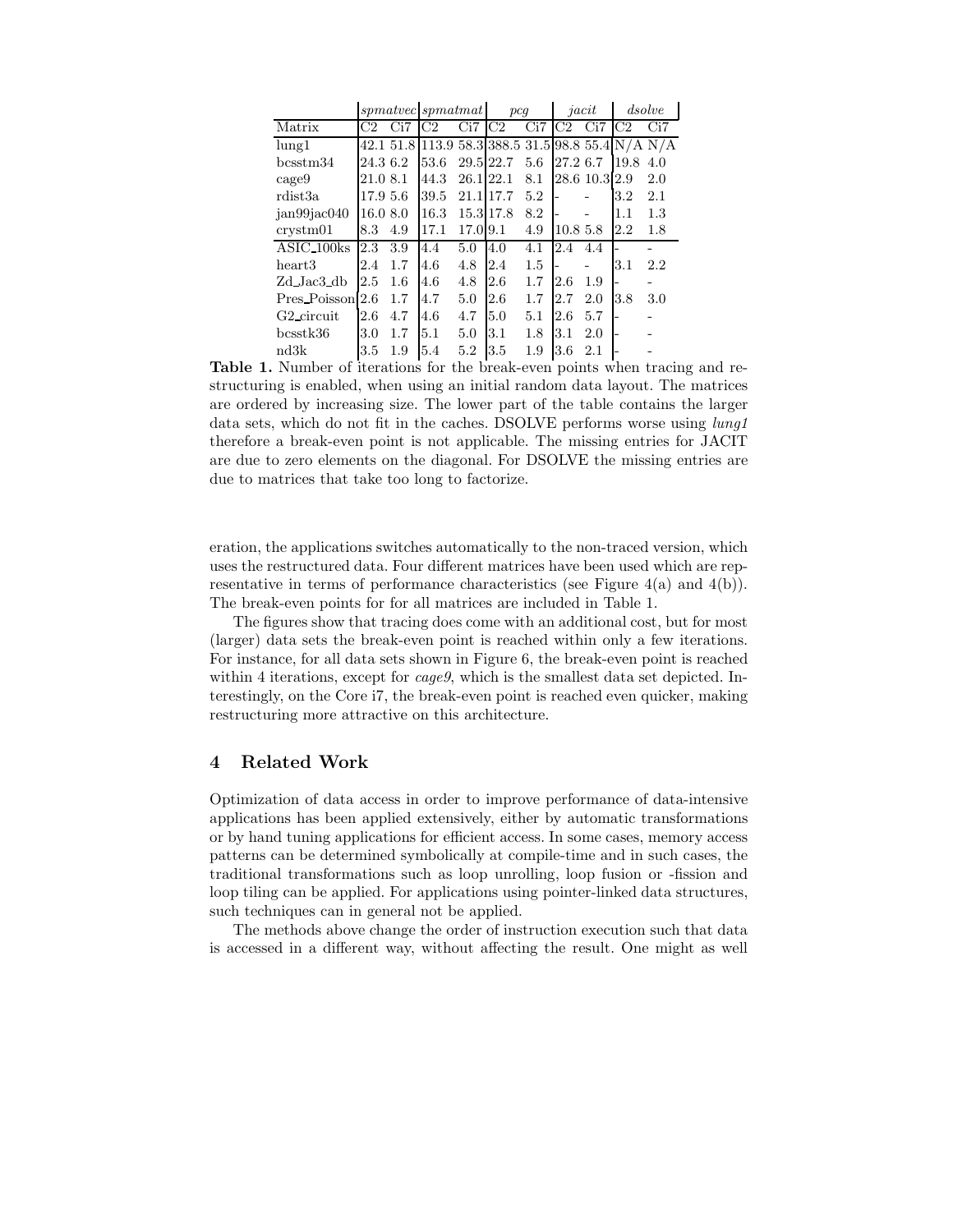change the underlying data layout, without affecting the computations. This is exactly what has been done on pointer-linked data structures in this paper.

In order to be able to automatically control the layout within type-unsafe languages such as C, a type-safe subset must be determined. The Data Structure Analysis (DSA) developed by Lattner and Adve does exactly that [6, 8]. It determines how data structures are used within an application. This has been discussed in Section 2.1.

DSA should not be confused with shape analysis. Shape analysis concerns the shape (e.g. tree, DAG or cyclic graph) of pointer-linked data structures. Ghiya and Hendren proposed a pointer analysis that classifies heap directed pointers as a tree, a DAG or a cyclic graph. Hwang and Saltz realized that it is of more importance how data structures are actually traversed instead of knowing the exact layout of a data structure. They integrated this idea in what they call traversal-pattern-sensitive shape analysis [4]. Integrating such an approach in our compiler could help in reducing the overhead introduced by the pool access tracing by traversing data structures autonomously in the run-time.

Type-safety is essential for data restructuring techniques. Two other transformations that use information provided by the DSA are structure splitting and pointer compression. Curial et al. implemented structure splitting in the IBM XL compiler, based on the analysis information provided by the DSA. Hagog and Tice have implemented a similar method in GCC [3]. The GCC based implementation does not seem to provide the same information as DSA. Strictly taken, structure splitting is not necessary for dynamic remapping of pointer structures, but it simplifies tasks like restructuring and relocation considerably. Moreover, splitting simply has performance benefits as data from unused fields will not pollute the cache.

Data layout optimization can also be provided by libraries. Bender and Hu proposed an adaptive packed-memory array, which is a sparse array that allows for efficient insertion and deletion of elements while preserving locality [1]. Rubin et al. take a similar approach by grouping adjacent linked list nodes such that they are colocated in the same cache line. They call this approach virtual cache lines (VCL) [10]. In their abstract, they state that they believe that compilers will be able to generate VCL-based code. We believe our pool restructuring does achieve this automatic remapping on cache lines. In addition, as our implementation employs full structure splitting, cache usage is very efficient after restructuring a memory pool.

Rus et al. implemented their Hybrid Analysis which integrates static and runtime analysis of memory references [11]. Eventually, such an approach might be useful in conjunction with our restructuring framework to describe access patterns of pointer traversals. Saltz et al. describe the run-time parallelization and scheduling of loops, which is an inspector/executor approach [12]. Our tracing mechanism is similar to this approach, as it inspects and then restructures. The future challenge will be to extend the system such that it inspects, restructures and parallelizes.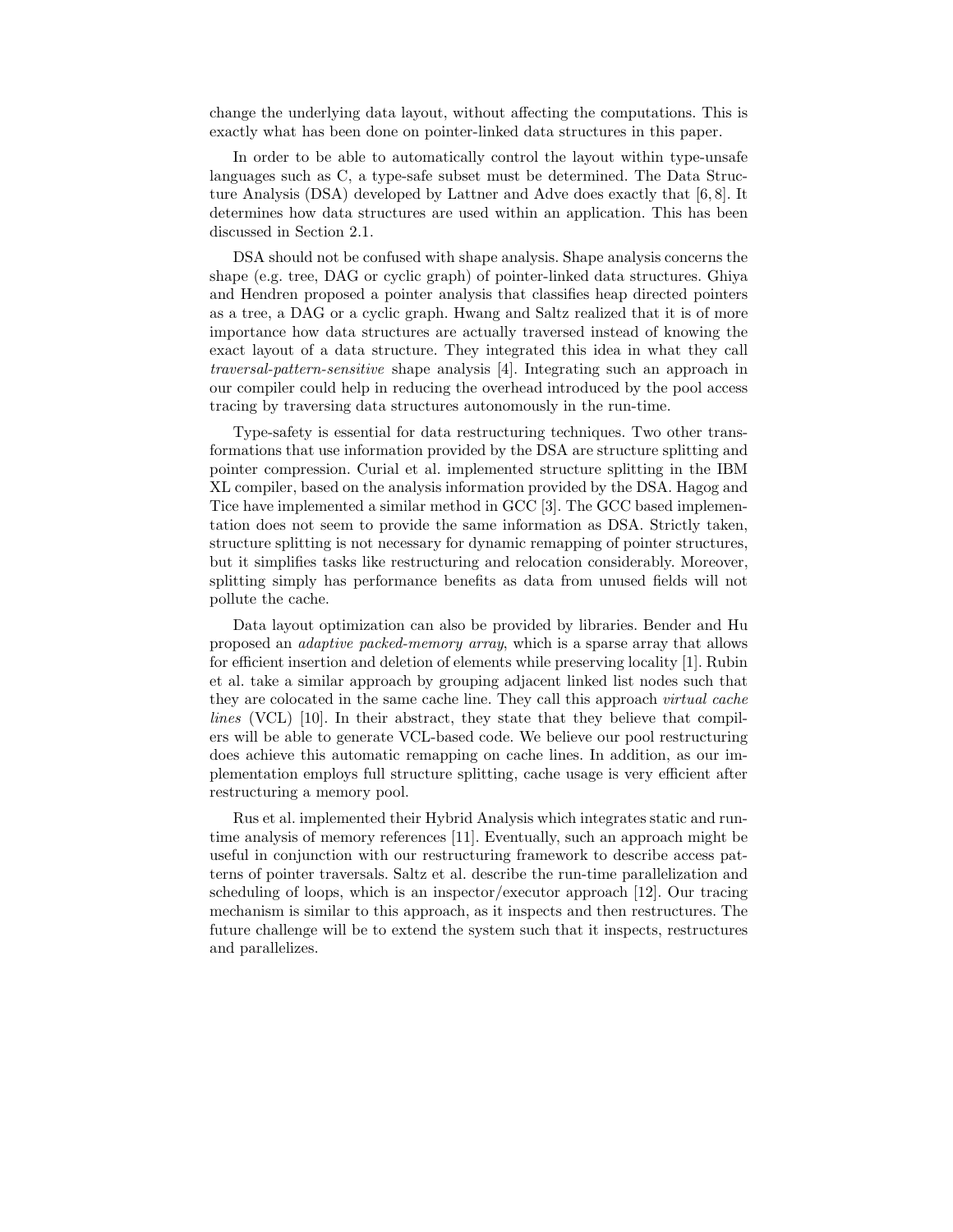# 5 Conclusions and Future Work

In this paper, we presented and evaluated our restructuring compiler transformation chain for pointer-linked data structures in type-unsafe languages. Our transformation chain relies on run-time restructuring using run-time trace information, and we have shown that the potential gains of restructuring access to pointer-based data structures can be substantial.

Curial et al. mention that relying on traces for analysis is not acceptable for commercial compilers [2]. For static analysis, this may often be true. For dynamic analysis, relying on tracing is not necessarily undesirable and we have shown that the overhead incurred by the tracing and restructuring of pointerlinked data structures is usually compensated for within a reasonable amount of time, if data structures are used repetitively.

The restructuring framework as described in this paper opens up more optimization opportunities that we have not explored yet. For example, after data restructuring extra information on the data layout is available which could be exploited in order to apply techniques such as vectorization on code using pointerlinked data structures. This is a subject of future research.

Data structures that are stored on the heap contain object identifiers instead of full pointers. This makes the representation position independent, which provides new means to distribute data structures over disjoint memory spaces. Translation to full pointers would then be dependent on the memory pool location and the architecture. This position independence using object identifiers has been mentioned before by Lattner and Adve in the context of pointer compression [9]. However, with the pool restructuring presented in this paper, a more detailed segmentation of the pools can be made and restructuring could be extended to a distributed pool restructuring framework.

The implementation presented in this paper uses some run-time support functions to remap access to the proper locations for split pools. The use of object identifiers implies a translation step upon each load and store to the heap. These run-time functions are efficiently inlined by the LLVM compiler and have a negligible effect when applications are bound by the memory system. The run-time support could in principle be implemented in hardware and this would reduce the run-time overhead considerably. We envision an implementation in which pools and their layout are exposed to the processor, such that address calculations can be performed transparently. Memory pools could then be treated similarly to virtual memory in which the processors also takes care of address calculations.

We believe the restructuring transformations for pointer-linked data restructures that have been described in this paper do not only enable data layout remapping, but also provide the basis for new techniques to enable parallelizing transformations on such data structures.